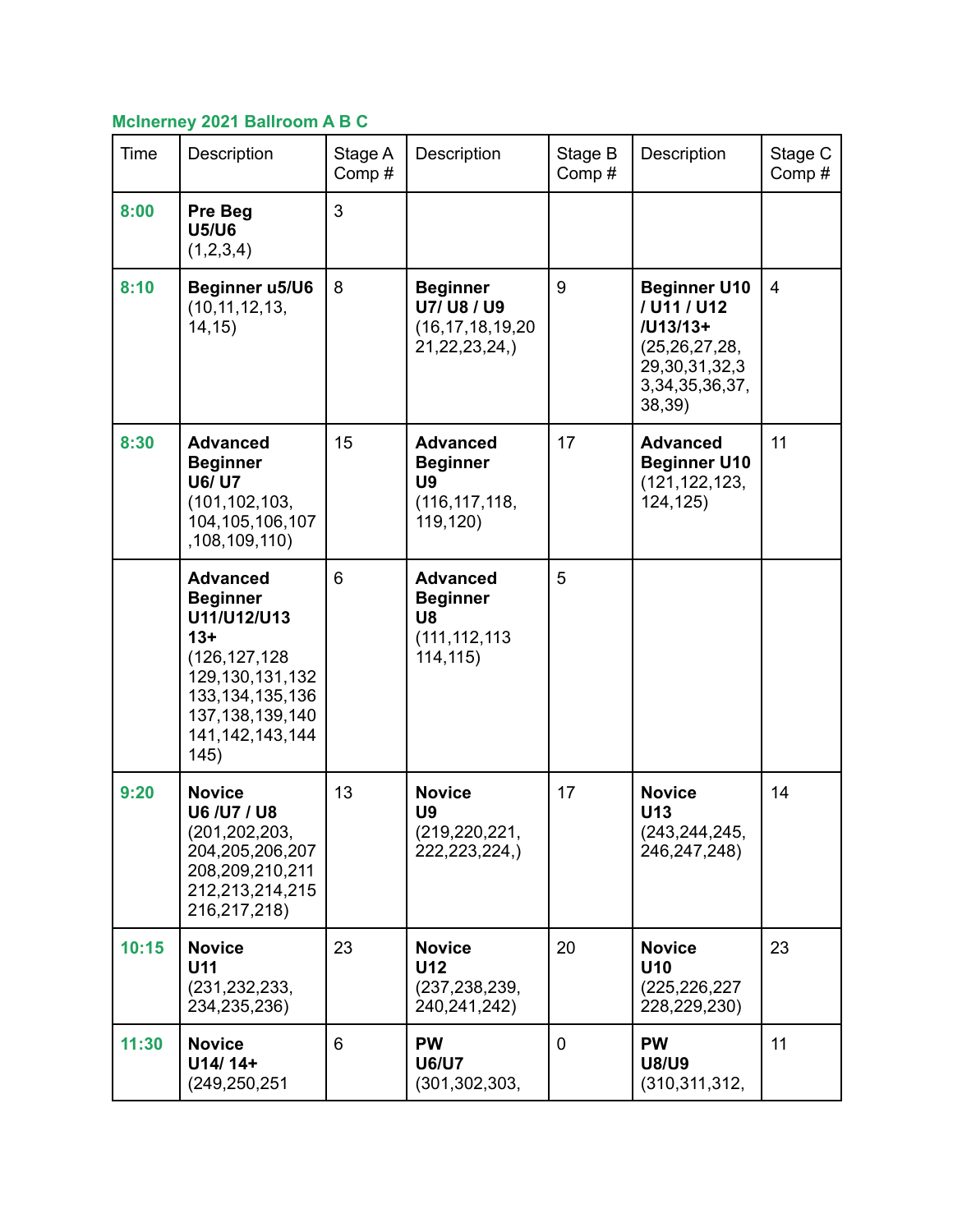|       | 252, 253, 254, 255<br>256, 257, 258, 259<br>260                   |    | 304,305,306<br>307,308,309,<br>310)                               |    | 313,314,315<br>316,317,318<br>319,320)                                               |          |
|-------|-------------------------------------------------------------------|----|-------------------------------------------------------------------|----|--------------------------------------------------------------------------------------|----------|
| 12:00 | <b>Treble Reel</b><br><b>Novice - PW</b><br>U10/U12<br>(901, 902) | 14 | <b>Treble Reel</b><br><b>Novice - PW</b><br>U14/U16<br>(903, 904) | 8  | <b>Treble Reel</b><br><b>Novice-Pw</b><br>$U18/18+$<br>(905, 906)                    | $\Omega$ |
| 12:15 | Lunch                                                             |    |                                                                   |    |                                                                                      |          |
| 12:45 | Trad Set - U9<br>(600)                                            | 12 |                                                                   |    |                                                                                      |          |
| 1:00  | <b>PW</b><br><b>U12</b><br>(331, 332, 333)<br>334,335)            | 13 | <b>PW</b><br>U <sub>10</sub><br>(321, 322, )<br>323,324,325)      | 11 | <b>PW</b><br>U14<br>(341, 342, 343)<br>344,345)                                      | 11       |
|       | <b>PW</b><br>U <sub>11</sub><br>(326, 327, 328,<br>329,33)        | 21 | <b>PW</b><br>U <sub>13</sub><br>(336, 337, 338,<br>339,340)       | 20 | <b>PW U15/</b><br>$16+$<br>(346, 347, 348)<br>349,350,351,<br>352, 353, 354,<br>355) | 13       |
|       |                                                                   |    |                                                                   |    |                                                                                      |          |

| 2:30           | <b>*Prelim U8 (400)</b><br>*Prelim U9 (401)<br>*Prelim U10 (402) | 6<br>5<br>9 |
|----------------|------------------------------------------------------------------|-------------|
| 3:00           | *Prelim U11 (403)<br>*Prelim U12 (404)                           | 11<br>22    |
| 3:45           | <b>Prelim U13 (405)</b>                                          | 16          |
| 4:10           | <b>Prelim U14 (406)</b>                                          | 22          |
| 4:30           | Prelim U18 / Prelim 18+<br>(410)<br>(411)                        | 7<br>5      |
|                |                                                                  |             |
| / combine comp | <i>*</i> Concurrent                                              |             |